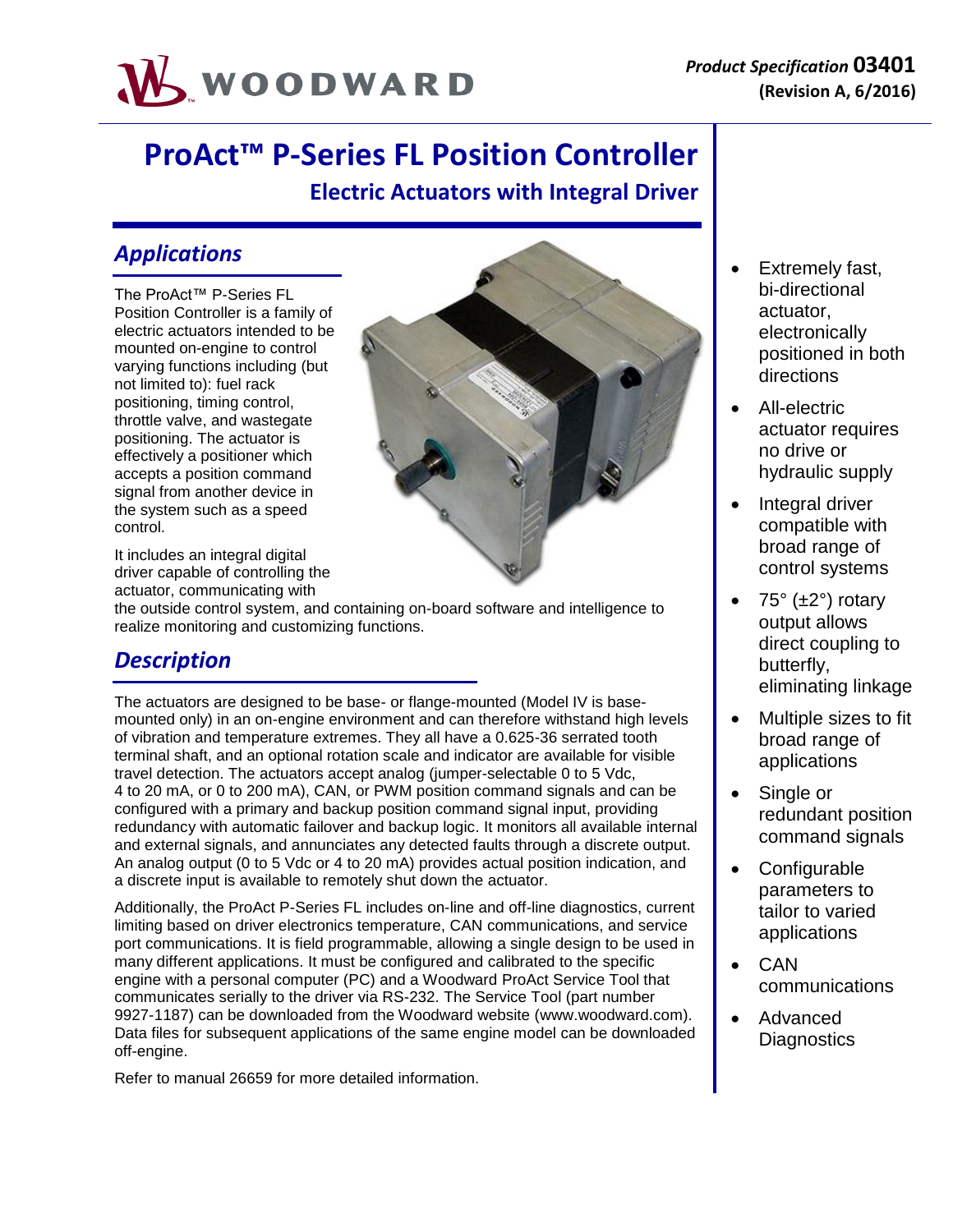# *General Specifications*

|                          | Weight          | <b>Torque Output</b>          |                                 | <b>Maximum Input</b><br><b>Power</b> |            | <b>Maximum Current</b> |              |
|--------------------------|-----------------|-------------------------------|---------------------------------|--------------------------------------|------------|------------------------|--------------|
| <b>Model</b><br>Actuator |                 | Transient                     | Continuous                      | Transient                            | Continuous | Transient              | Steady State |
| <b>Model II</b>          | 11 kg<br>25 lbs | $5.2$ N $\cdot$ m<br>46 lb-in | $2.6$ N $\cdot$ m<br>$23$ lb-in | 251 W                                | 65 W       | 13A                    | 3.5A         |
| <b>Model III</b>         | 15 kg<br>32 lbs | 10.4 $N$ •m<br>$92$ lb-in     | $5.2 N \cdot m$<br>$46$ lb-in   | 282W                                 | 73W        | 15A                    | 6.5A         |
| <b>Model IV</b>          | 24 kg<br>52 lbs | 20.8 N·m<br>184 lb-in         | 10.4 $N$ • m<br>$92$ lb-in      | 370W                                 | 100 W      | 20 A                   | 6.5 A        |

# *End User I/O Description*

| <b>Power Input</b>                  | 18-32 Vdc with out-of-range diagnostics                 |
|-------------------------------------|---------------------------------------------------------|
|                                     | PWM: 8.4-32 V, 300 to 2000 Hz                           |
| <b>Command Input</b>                | Analog: 0-200 mA, 0-25 mA, or 0-5 Vdc                   |
|                                     | CAN                                                     |
| <b>Position Feedback Output</b>     | 0–25 mA or 0–5 Vdc                                      |
|                                     | Low Power standby mode                                  |
| <b>Discrete Inputs</b>              | Four CAN address combinations                           |
| <b>Discrete Output</b>              | Normally "ON" turns "OFF" to indicate a detected fault  |
| <b>RS-232 Serial Communications</b> | For connection to PC Service Tool                       |
|                                     | Complies with SAE J1939 but uses proprietary group      |
| <b>CAN 2.0B Communications</b>      | extensions. Supports position command signal and        |
|                                     | monitoring of all shutdown and alarm conditions as well |
|                                     | as some system variables.                               |

### *Environmental Specifications*

| <b>Specification Item</b>              | Acceptable Range or<br><b>Qualification Condition</b>                                                                                                                   | <b>Comments</b>                                                                                         |  |
|----------------------------------------|-------------------------------------------------------------------------------------------------------------------------------------------------------------------------|---------------------------------------------------------------------------------------------------------|--|
| <b>Operating Temperature</b><br>Limits | $-40$ to $+85$ °C. Under all conditions the Temperature<br>Monitoring Zone must remain below 90 °C.                                                                     | See Mechanical Installation<br>section of manual 26659 for<br>discussion of this<br>specification item. |  |
| Storage Temperature                    | $-40$ to $+125$ °C, unpowered.                                                                                                                                          |                                                                                                         |  |
| Mechanical Vibration                   | RV2: US MIL-STD-202F, procedure 214A:<br>0.1 G <sup>2</sup> /Hz, 10 Hz to 2000 Hz, 3 hr/axis, 12.8 Grms                                                                 |                                                                                                         |  |
| <b>Mechanical Shock</b>                | US MIL-STD-810C, Method 516.3, 516.4 procedure 1                                                                                                                        |                                                                                                         |  |
| Ingress Protection                     | IP56 per IEC 60529                                                                                                                                                      |                                                                                                         |  |
| Humidity                               | H <sub>2</sub> : (Woodward) profile                                                                                                                                     |                                                                                                         |  |
| <b>Chemical Resistance</b>             | The actuator uses materials proven capable of<br>withstanding normal engine environment chemicals per<br>SAE J1455, such as diesel fuel, engine oil, and<br>antifreeze. |                                                                                                         |  |

# *Performance Specifications*

| <b>Parameter</b>                       | <b>Specification</b>                                   |
|----------------------------------------|--------------------------------------------------------|
| <b>Max Slew Rate</b>                   | > 1000 degrees/second                                  |
|                                        | > 18.5 rad/s (10% to 90% travel)                       |
| <b>Position Feedback Accuracy</b>      | < 1.0% of full stroke at 25 °C after calibration       |
|                                        | $<$ 350 ppm/ $\degree$ C, maximum after calibration    |
| <b>Position Feedback Repeatability</b> | $\leq$ ±1.0% of full stroke at 25 °C after calibration |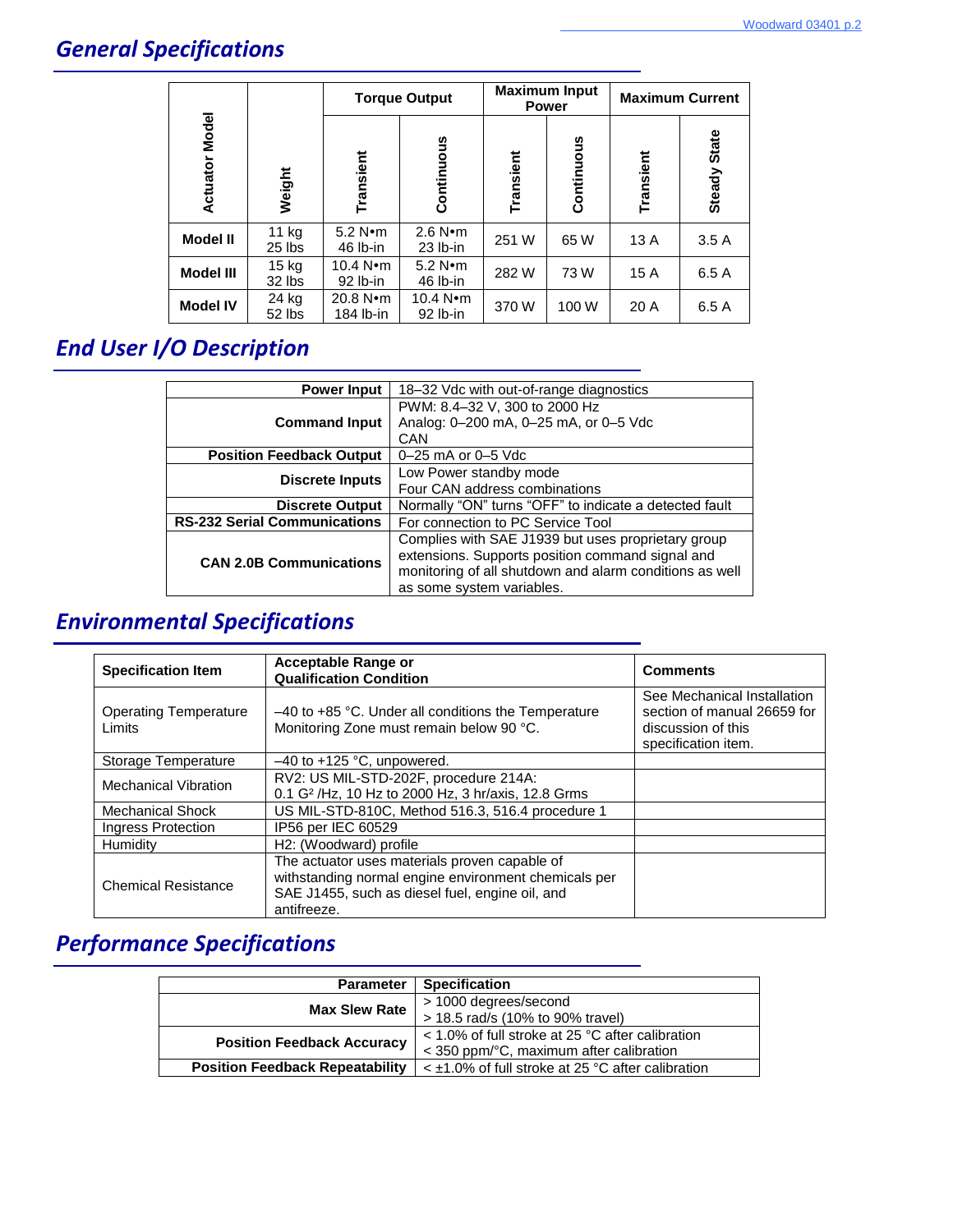